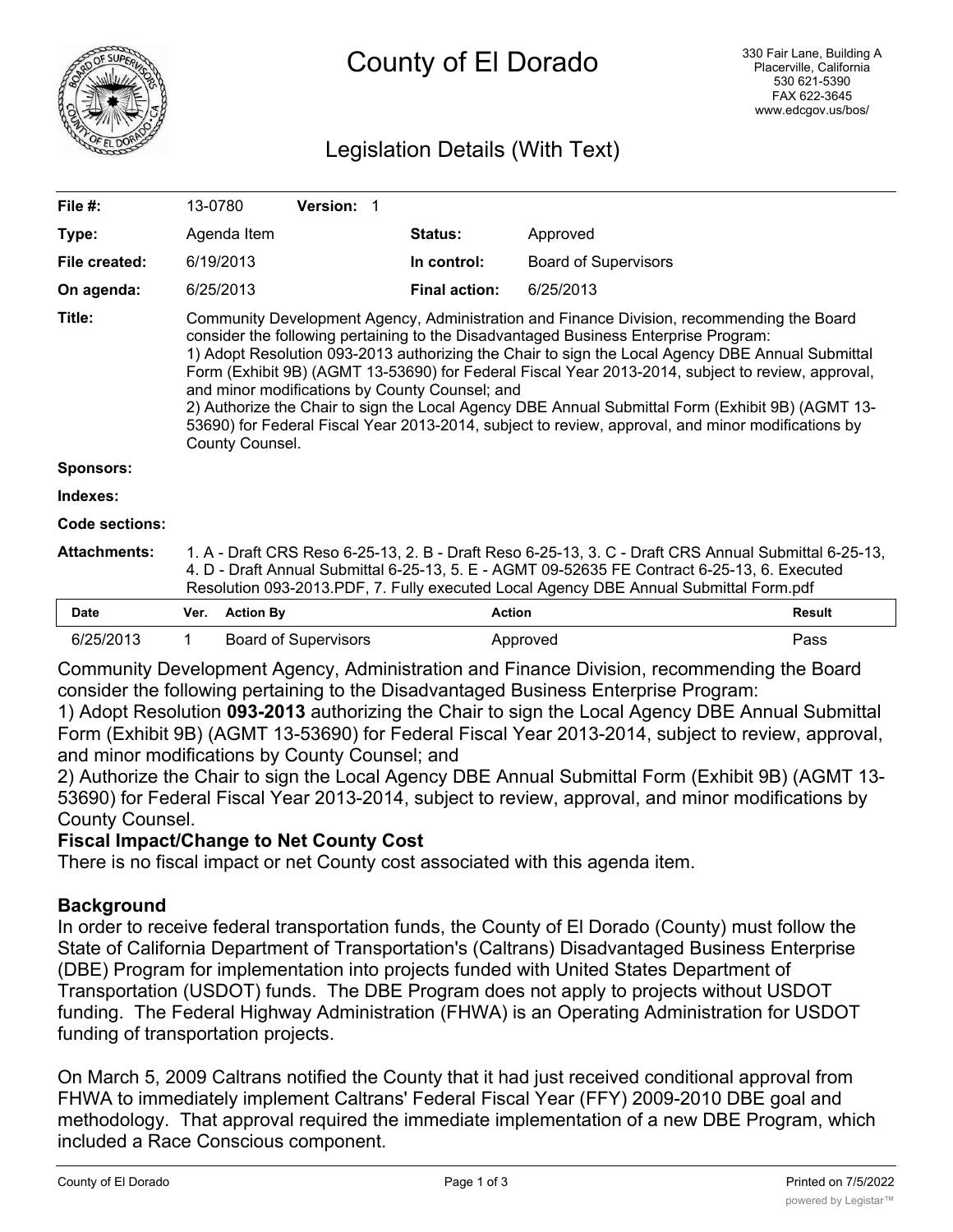On May 5, 2009 the Board approved the County's adoption of Caltrans' new DBE Program and authorized the Board Chair to sign the new DBE Implementation Agreement (AGMT 09-52635, reference Attachment E). Caltrans provided its approval on May 8, 2009 on behalf of FHWA. In accordance with 49 Code of Federal Regulations (CFR) Part 26.21, this approval of the Program counts for all of the County's USDOT-assisted programs.

On June 29, 2012 Caltrans informed all local agencies that all contract goals for USDOT funded projects authorized after July 1, 2012 or advertised after August 17, 2012 must include all DBE groups; and otherwise, the contract goals apply to the four Underutilized DBE (UDBE) groups authorized by the FHWA in 2008.

#### **Reason for Recommendation**

The DBE Implementation Agreement (AGMT 09-52635) requires that local agencies provide to the Caltrans District Local Assistance Engineer a completed Local Agency DBE Annual Submittal Form (Exhibit 9B) for FFY 2013-2014, which includes the name, phone number, and electronic mailing address of the designated DBE Liaison Officer; the Race Neutral measures that the local agency intends to implement in that year; and the choice of the Prompt Payment Provision to be used by the County for FFY 2013-2014.

The Local Agency DBE Annual Submittal Form (Exhibit 9B) (AGMT 13-53690) for FFY 2013-2014 includes the Form and two attachments:

Attachment A of AGMT 13-53690 lists the Race Neutral Measures that the Community Development Agency (CDA) believes it can reasonably implement in FFY 2013-2014.

Attachment B of AGMT 13-53690 indicates that, in accordance with Section 9203 of the Public Contract Code, the CDA elects to retain funds from the prime contractor. The selected method describes the conditions for release of retained funds and the requirements and timelines prime contractors must abide by for the release of retention withheld from their subcontractors.

#### **Action(s) to be taken following Board approval**

1. Upon review and approval by County Counsel, the Clerk of the Board will obtain the Chair's signature on the Resolution and the two originals of AGMT 13-53690.

2. The Clerk of the Board will forward a copy of the Resolution to the CDA.

3. The Clerk of the Board will forward the two originals of the partially executed AGMT 13-53690 to the CDA.

## **Action(s) to be taken by the CDA following Board approval**

1. The CDA will send a copy of the Resolution to Caltrans for its files.

2. The CDA will send the two originals of the partially executed AGMT 13-53690 to Caltrans for its review, approval, and signature.

3. Upon receipt from Caltrans, the CDA will return one original of the fully executed AGMT 13-53690 to the Clerk of the Board.

## **Contact**

Kim Kerr, Acting Director Community Development Agency